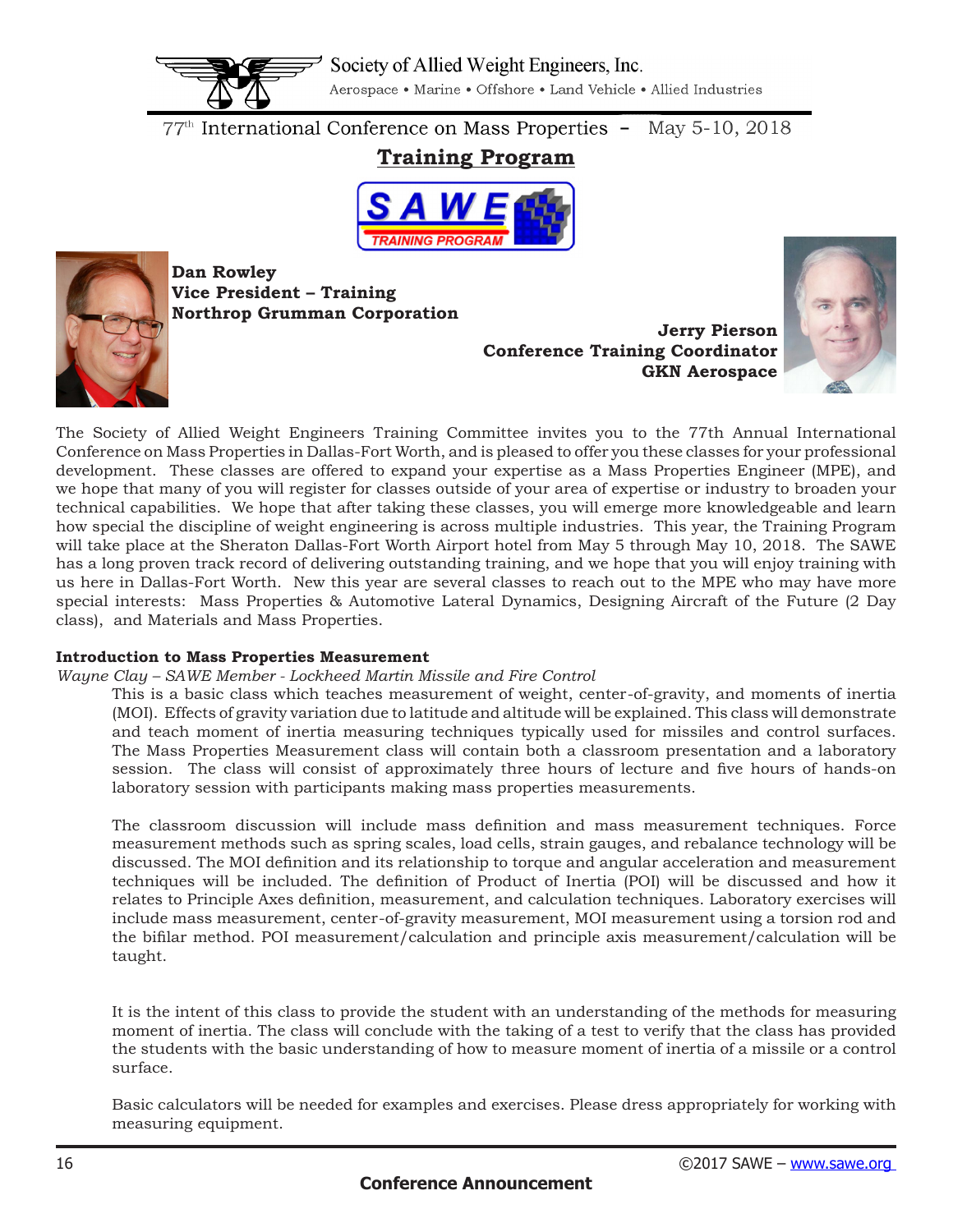

 $77<sup>th</sup>$  International Conference on Mass Properties - May 5-10, 2018

# **Mass Properties & Automotive Lateral Dynamics**

# *Brian Paul Wiegand – SAWE Member – Retired*

The course objective is to enable the student to make reasonably accurate maximum lateral acceleration, rollover lateral acceleration, directional stability, and steering responsiveness determinations in the course of vehicle design. In route to attaining that objective, the student will also become acquainted with such things as the calculation of roll resistance, suspension roll center location, sprung mass roll axis inclination, sprung mass roll inertia, sprung mass roll moment arm, sprung mass roll angle under lateral acceleration, vehicle roll gain, vehicle dynamic index in yaw, transient center of rotation location, and transient yaw inertia. There will also be considerable time spent on "Ackermann Steering Geometry" relationships and the behavior of tires under lateral load.

 The seminar achieves its objective though a classical engineering approach that emphasizes determining vehicle lateral performance through simple models and simulations which are easy to comprehend and apply. Mass properties will play a major role as attendees will become acquainted with the principles of "weight accounting," mass properties manipulation, and mass properties optimization.

This seminar is very important for anyone engaged in vehicle design, in particular those designing with an emphasis on performance, and some special effort has been expended to make it particularly relevant for those involved in the SAE Student Formula Design Competition. However, no one completing this course will walk away without having acquired some degree of enlightenment; as well as a Certifcate of Achievement and a print-out of the course Vu-Graphs, plus electronic (fash drive) copies of the SAWE Paper #3528 ("Mass Properties & Maximum Lateral Acceleration") and the seminar's "Maximum Lateral Acceleration Estimation Spreadsheet" (MS-Excel).

# **Designing the Aircraft of the Future**

*Jerry Pierson – SAWE Honorary Fellow – GKN Aerospace*

#### *Andy Walker – SAWE Member – Lockheed Martin*

This two day class presents principles of weight engineering in new aircraft design as described in the SAWE Aircraft Weight Engineering Textbook.

Course topics include: Requirements Development, Aircraft Performance, Conceptual Aircraft Design Weight Estimates & Optimization, Weight Trades, Engine Selection, Vendor Weight Selection, Establishing Target Weights, Operational Weight, Preliminary Design Studies, Detail Design, and Database Management.

The class will use the issues that occur with future trainer aircraft as an example of applied weight engineering.

Students attending the class will receive a copy of the Aircraft Weight Engineering Textbook.

# **Materials and Mass Properties**

### *Victor Hillyard – Ensinger Industries*

The initial section of the course is to explain the development of thermoplastic materials from the early materials, which are now classed as commodity/packaging products in the aerospace industry, to the present day high performance materials, which are now being utilized in aerospace designs as replacements for traditional metallic components. Details of the properties of these high performance materials will be discussed, together with examples of actual applications.

Utilizing the properties of thermoplastics, comparing and contrasting with metallic materials, and the process of replacing traditional materials will be briefy discussed, at this juncture.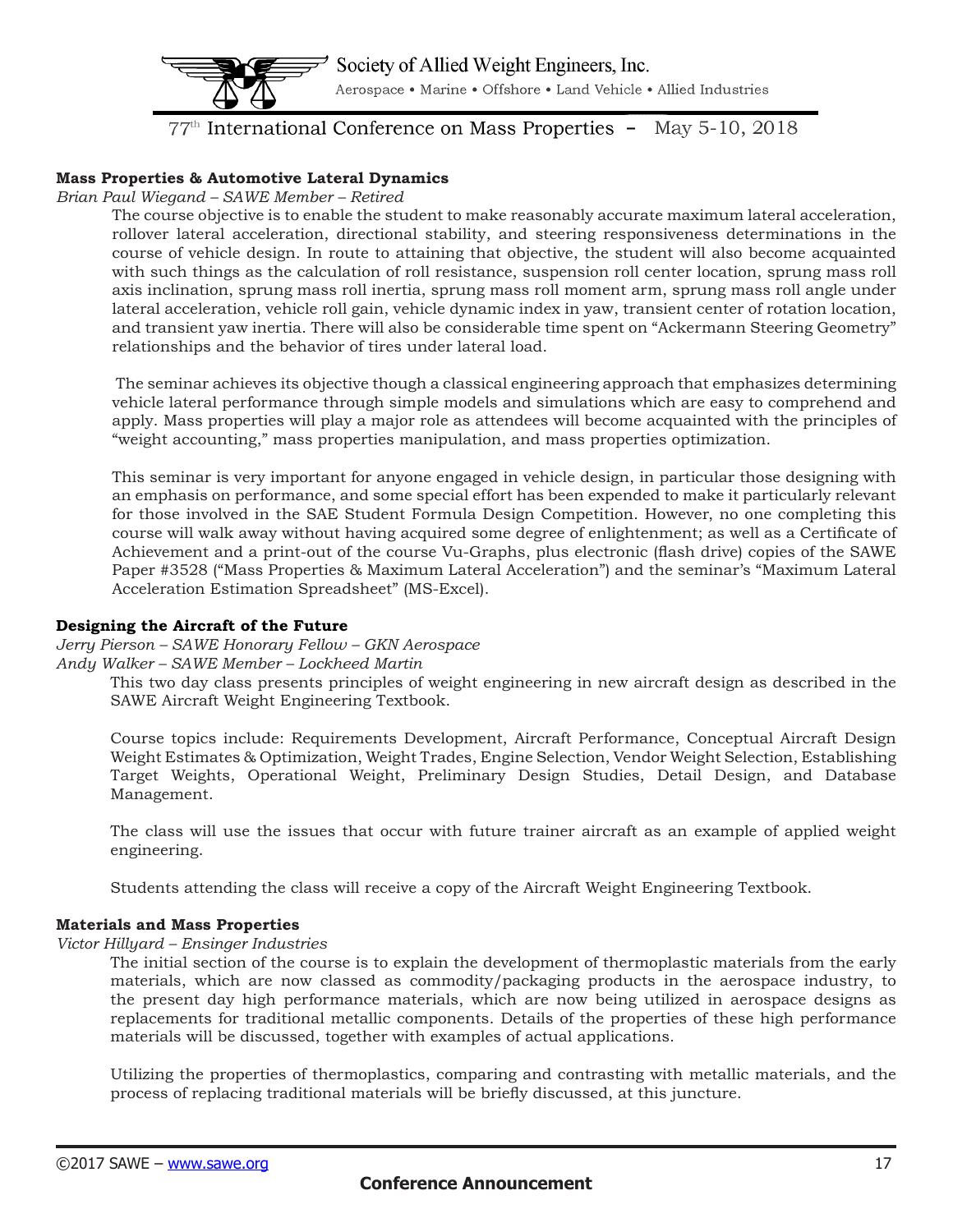

# 77<sup>th</sup> International Conference on Mass Properties - May 5-10, 2018

The latter section of the course will cover new and developing non-metallic materials, which will operate at more extreme conditions and have begun to replace traditional metallic systems in new aircraft design. Working examples will be on view, for discussion and examination.

### **Aircraft Fuel Systems**

#### *Rod van Dyk – SAWE Fellow – Safran Landing Systems*

This class will cover the basic fuel usage process, including fuel quantity per tank measurement, fuel gauge calibration, usable and unusable fuel, and all aspects of fuel usage determined on the ground. Some hands-on non-fammable liquid density measurements representative of fuel density measurements will be part of the class. Class includes discussions on general operation, design, volume and center of gravity measurement, fuel sensors, fuel indicators, and fuel system operation.

#### **Advanced Mass Properties Measurement**

#### *Paul Kennedy – SAWE Fellow – Space Electronics*

This one day course is intended to provide training in the measurement of moment of inertia, center of gravity, and product of inertia, with emphasis on the various measurement methods used in industry. This class begins with a review of the defnitions, and continues with the principles of mass properties measurement.

# **Principles of Weight Management and Weight Estimating Methods for the Offshore Oil Industry**

*David Bennett – SAWE Member – WorleyParsons* 

Due to the unique nature of design and construction of fxed and foating offshore oil facilities (very few of which are identical), the oil industry relies on accurate weight management to provide data to create information that is used for structural design, cost estimating and determining the most effcient means of transporting, lifting or towing a completed platform from a fabrication facility to its installation site.

Application of proven methods – based on historical weight data and experience – are employed to determine preliminary weights for offshore structures. This early data is used to calculate estimated design and fabrication costs that are part of an overall feasibility analysis to determine the commercial viability of development of an offshore oil feld. Numerous technical (severe environmental conditions, high production rates, corrosive environments, etc.) and monetary (high weight equals high cost) challenges must be overcome before an owner is comfortable with proceeding to exploit a new oil feld from discovery to production.

With foating production facilities being installed in water depths approaching 10,000 feet, it is critical to develop the correct platform type (semi-submersible, spar, FPSO (foating production, storage and offoading vessel). Weight management is one of the key tools used to determine the correct production scenario.

This training course will highlight the importance of weight management in the oil industry, present several of the methods typically used to create preliminary estimates of weight and center of gravity and walk through an example of estimating preliminary weight and CG data for a foating offshore platform.

**After registration, please keep an eye out for an e-mail from the instructor. He will likely be sending out a list of reading material to review before the class.**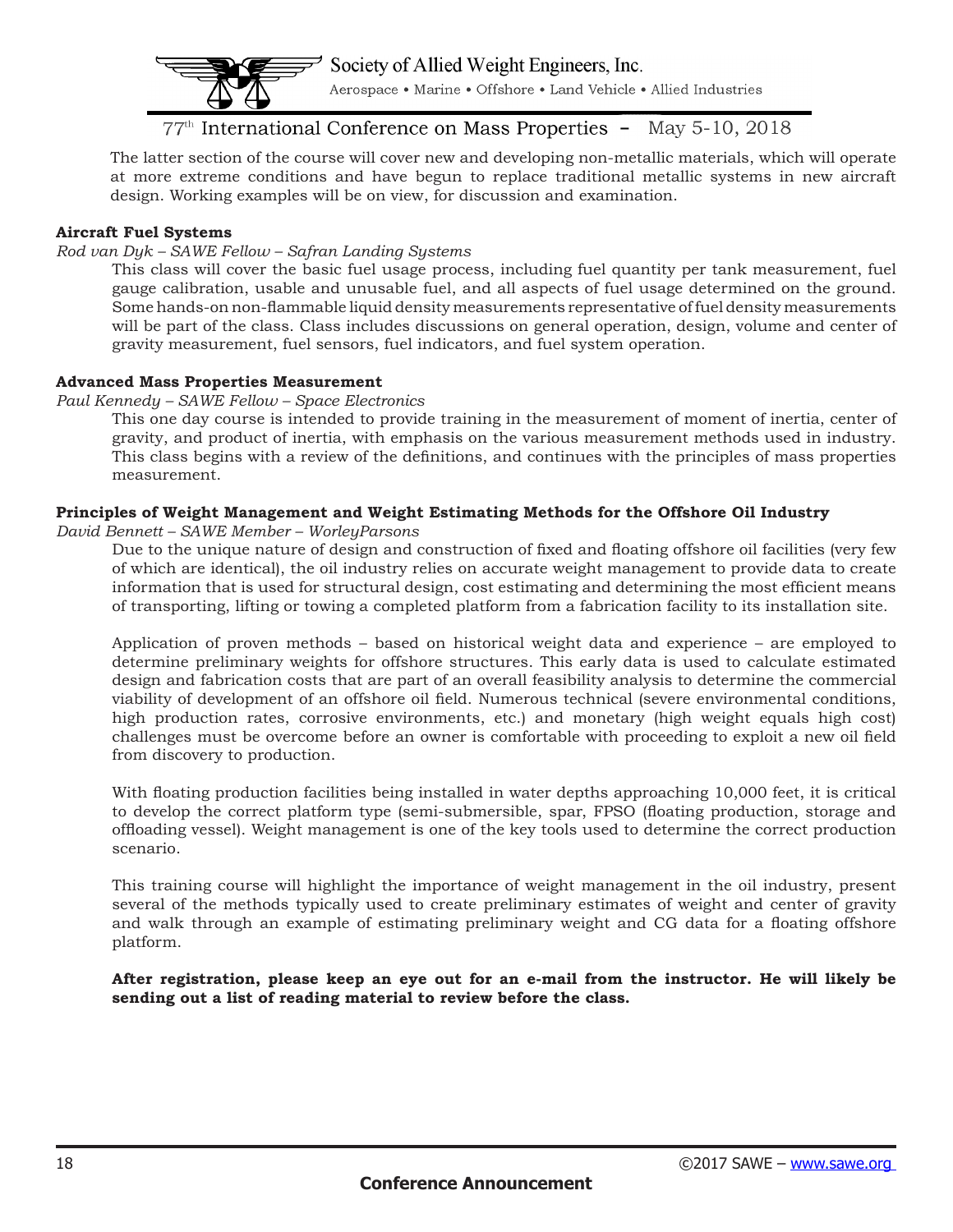Aerospace • Marine • Offshore • Land Vehicle • Allied Industries

# $77<sup>th</sup>$  International Conference on Mass Properties - May 5-10, 2018

# **Aircraft Weight & Balance Course**

# *Tom Oole – SAWE Honorary Fellow – United States Air Force – Retired*

This two-day course assumes a basic knowledge of weight and balance. The class will demonstrate and teach proper procedures for weighing and completing forms for military aircraft. The intent of this class is to provide the student with an understanding of the weight and balance system within the United States Air Force and "pitfalls" involved in weighing aircraft.

Students should bring basic calculators, paper, and pens/pencils for use in examples and exercises. Students should also dress appropriately for the trip to the aircraft hangar. Wear rubber-soled, closedtoed shoes.

#### **Basic Mass Properties Measurement**

#### *Wayne Clay – SAWE Member – Lockheed Martin Missile and Fire Control*

This half-day session will feature weight and balance topics and is intended to be mostly a hands on class demonstrating basic mass properties measurements. This class is geared for new engineers who have never:

- Measured density of solids and liquids
- Measured center of gravity of vehicles
- Measured moments of inertia

This class is for college students and those who have never seen Moment of Inertia measured and have not had the "Introduction to Mass Properties Measurement" class. Registration for this class is free for full-time college students.

If available, other class instructors will help out in this class with their unique discipline measurements.

# **Automated Weight and Balance System (AWBS) Software Training**

*Harold Smoot – SAWE Fellow – Lockheed Martin*

This one-day class will present the features of the Automated Weight and Balance System in a hands-on software training class. The class will include explanations of the charts and forms (Chart A, Form B, Chart C, and Form F) explained in RP7 to maintain good operational weight and balance of military aircraft. The basic approach of the class is to give computer demonstrations followed by student exercises that provide the students with a good understanding of AWBS Version 10.0 features and capabilities. The instructor will also address students' specifc AWBS questions. All students are required to bring their own laptop computer running Microsoft Windows with AWBS 10.0 installed.

# **Developing Basic Parametric Methods**

# *Andy Walker – SAWE Member – Lockheed Martin*

The course will cover such topics as Basic Statistical Terminology, Statistical Correlation Processes, Parametric Estimation Pitfalls, and a Parametric Fighter Aircraft Wing Weight Correlation example.